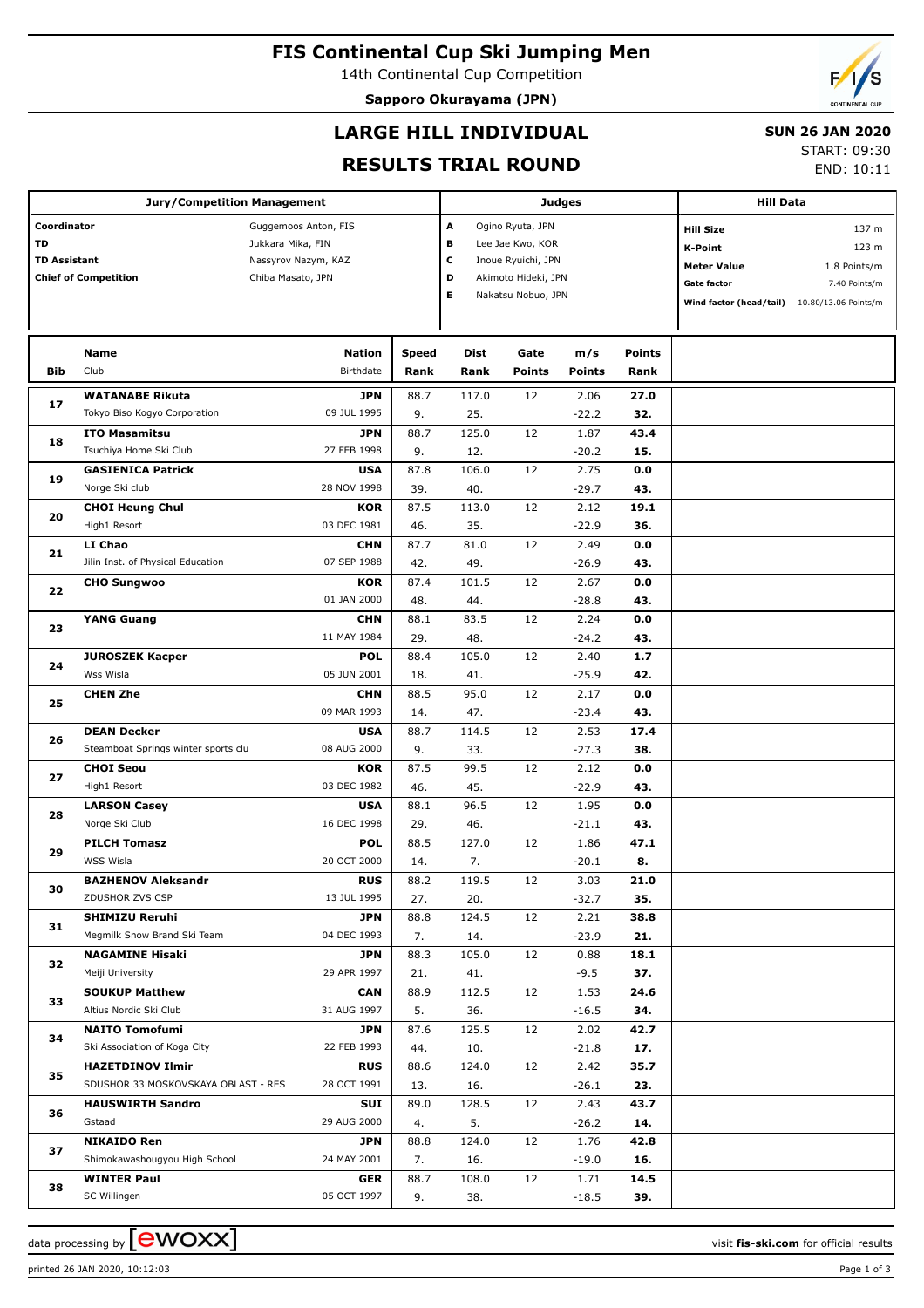# **FIS Continental Cup Ski Jumping Men**

14th Continental Cup Competition

**Sapporo Okurayama (JPN)**

## **LARGE HILL INDIVIDUAL**

### **SUN 26 JAN 2020**

## **RESULTS TRIAL ROUND**

START: 09:30 END: 10:11

|          |                                                        |                           |             |              |               |                 |               | LIVD. IV.II |
|----------|--------------------------------------------------------|---------------------------|-------------|--------------|---------------|-----------------|---------------|-------------|
|          | Name                                                   | <b>Nation</b>             | Speed       | Dist         | Gate          | m/s             | <b>Points</b> |             |
| Bib      | Club                                                   | Birthdate                 | Rank        | Rank         | <b>Points</b> | <b>Points</b>   | Rank          |             |
|          | <b>SCHULER Andreas</b>                                 | SUI                       | 89.4        | 124.5        | 12            | 1.19            | 49.8          |             |
| 39       | Einsiedeln                                             | 30 DEC 1995               | 1.          | 14.          |               | $-12.9$         | 6.            |             |
|          | <b>WATANABE Hiroaki</b>                                | <b>JPN</b>                | 89.2        | 114.0        | 12            | 1.14            | 31.5          |             |
| 40       | Tokyo Biso Group Ski Team                              | 18 SEP 1991               | 2.          | 34.          |               | $-12.3$         | 28.           |             |
| 41       | <b>MAERKL Kilian</b>                                   | GER                       | 88.3        | 116.0        | 12            | 1.46            | 31.6          |             |
|          | Sc Partenkirchen                                       | 10 APR 2000               | 21.         | 29.          |               | $-15.8$         | 27.           |             |
| 42       | <b>MYHREN Mats Bjerke</b>                              | <b>NOR</b>                | 88.9        | 130.0        | 12            | 2.41            | 46.6          |             |
|          | Soere Aal                                              | 23 SEP 1997               | 5.          | 3.           |               | $-26.0$         | 9.            |             |
| 43       | <b>WASEK Pawel</b>                                     | <b>POL</b>                | 88.4        | 125.0        | 11            | 2.34            | 42.0          |             |
|          | WSS Wisla                                              | 02 JUN 1999               | 18.         | 12.          | 3.7           | $-25.3$         | 18.           |             |
| 44       | <b>KASAI Noriaki</b>                                   | <b>JPN</b>                |             |              |               |                 |               |             |
|          | Tsuchiya Home Ski Team                                 | 06 JUN 1972               |             |              |               |                 |               |             |
| 45       | <b>ITO Kenshiro</b>                                    | <b>JPN</b>                | 88.5        | 115.5        | 11            | 1.81            | 30.7          |             |
|          | Megmilk Snow Brand Ski Team                            | 08 JAN 1990               | 14.         | 30.          | 3.7           | $-19.5$         | 29.           |             |
| 46       | <b>TOCHIMOTO Shohei</b><br>Megmilk Snow Brand Ski Team | <b>JPN</b><br>21 DEC 1989 | 88.0        | 119.5        | 11            | 1.86            | 37.3          |             |
|          |                                                        | <b>GER</b>                | 34.         | 20.<br>117.0 | 3.7           | $-20.1$         | 22.<br>34.8   |             |
| 47       | <b>SELL Adrian</b><br>Sv Messstetten                   | 28 APR 1998               | 88.4<br>18. | 25.          | 11<br>3.7     | 1.68<br>$-18.1$ | 24.           |             |
|          | <b>RAIMUND Philipp</b>                                 | <b>GER</b>                | 88.3        | 127.0        | 11            | 1.70            | 52.5          |             |
| 48       | Sc Oberstdorf                                          | 23 JUN 2000               | 21.         | 7.           | 3.7           | $-18.4$         | 4.            |             |
|          | <b>TEPES Jurij</b>                                     | <b>SLO</b>                | 88.5        | 128.5        | 11            | 2.57            | 45.8          |             |
| 49<br>50 | SD Dolomiti                                            | 14 FEB 1989               | 14.         | 5.           | 3.7           | $-27.8$         | 12.           |             |
|          | <b>ROTH Luca</b>                                       | <b>GER</b>                | 88.1        | 115.5        | 11            | 2.00            | 28.6          |             |
|          | Sv Messstetten                                         | 14 APR 2000               | 29.         | 30.          | 3.7           | $-21.6$         | 31.           |             |
| 51       | <b>GRANERUD Halvor Egner</b>                           | <b>NOR</b>                | 88.0        | 107.5        | 11            | 2.09            | 13.2          |             |
|          | Asker Skiklubb                                         | 29 MAY 1996               | 34.         | 39.          | 3.7           | $-22.6$         | 40.           |             |
|          | <b>RESINGER Peter</b>                                  | <b>AUT</b>                | 87.9        | 109.5        | 11            | 1.17            | 26.8          |             |
| 52       | SV Schwarzach                                          | 28 JUN 2000               | 37.         | 37.          | 3.7           | $-12.6$         | 33.           |             |
|          | <b>PAVLOVCIC Bor</b>                                   | <b>SLO</b>                | 88.3        | 115.0        | 11            | 1.78            | 30.1          |             |
| 53       | Nd Ratece planica                                      | 27 JUN 1998               | 21.         | 32.          | 3.7           | $-19.2$         | 30.           |             |
| 54       | <b>SEMENIC Anze</b>                                    | <b>SLO</b>                | 88.0        | 129.5        | 11            | 1.55            | 58.7          |             |
|          | <b>NSK TRZIC FMG</b>                                   | 01 AUG 1993               | 34.         | 4.           | 3.7           | $-16.7$         | 2.            |             |
| 55       | <b>WOHLGENANNT Ulrich</b>                              | <b>AUT</b>                | 88.1        | 122.5        | 11            | 1.55            | 46.1          |             |
|          | SK Kehlegg-Vorarlberg                                  | 01 AUG 1994               | 29.         | 19.          | 3.7           | $-16.7$         | 10.           |             |
| 56       | <b>MURANKA Klemens</b>                                 | <b>POL</b>                | 88.3        | 117.5        | 11            | 1.30            | 39.8          |             |
|          | TS Wisla Zakopane                                      | 31 AUG 1994               | 21.         | 23.          | 3.7           | $-14.0$         | 20.           |             |
| 57       | <b>HAMANN Martin</b>                                   | GER                       | 87.7        | 117.5        | 11            | 0.81            | 45.1          |             |
|          | SG Nickelhuette Aue                                    | 10 APR 1997               | 42.         | 23.          | 3.7           | $-8.7$          | 13.           |             |
| 58       | <b>IWASA Yuken</b><br>Tokyo Biso Group Ski Team        | <b>JPN</b><br>02 JUL 1999 | 87.9        | 119.5        | 11            | 1.44            | 41.8          |             |
|          |                                                        |                           | 37.         | 20.          | 3.7           | $-15.6$         | 19.           |             |
| 59       | <b>HAARE Anders</b><br>Vikersund IF                    | <b>NOR</b><br>07 DEC 1999 | 89.2        | 135.5        | 11<br>3.7     | 2.32<br>$-25.1$ | 61.1<br>1.    |             |
|          | <b>SCHIFFNER Markus</b>                                | <b>AUT</b>                | 2.<br>88.3  | 1.<br>116.5  | 10            | 1.97            | 34.4          |             |
| 60       | UVB Hinzenbach-Oberoesterreich                         | 05 JUN 1992               | 21.         | 27.          | 7.4           | $-21.3$         | 25.           |             |
|          | <b>JELAR Ziga</b>                                      | <b>SLO</b>                | 88.1        | 125.5        | 10            | 1.80            | 52.5          |             |
| 61<br>62 | Sk Triglav kranj                                       | 22 OCT 1997               | 29.         | 10.          | 7.4           | $-19.4$         | 4.            |             |
|          | <b>RINGEN Sondre</b>                                   | <b>NOR</b>                | 87.0        | 102.0        | 10            | 2.02            | 7.8           |             |
|          | Baekkelagets SK                                        | 09 OCT 1996               | 49.         | 43.          | 7.4           | $-21.8$         | 41.           |             |
|          | <b>HUBER Stefan</b>                                    | <b>AUT</b>                | 87.6        | 116.5        | 10            | 2.15            | 32.5          |             |
| 63       | SC Seekirchen-Salzburg                                 | 08 MAR 1994               | 44.         | 27.          | 7.4           | $-23.2$         | 26.           |             |
|          | <b>AIGNER Clemens</b>                                  | <b>AUT</b>                | 88.2        | 123.5        | 10            | 1.92            | 47.6          |             |
| 64       | SV Innsbruck-Bergisel-Tirol                            | 02 FEB 1993               | 27.         | 18.          | 7.4           | $-20.7$         | 7.            |             |
|          |                                                        |                           |             |              |               |                 |               |             |

data processing by **CWOXX**  $\blacksquare$